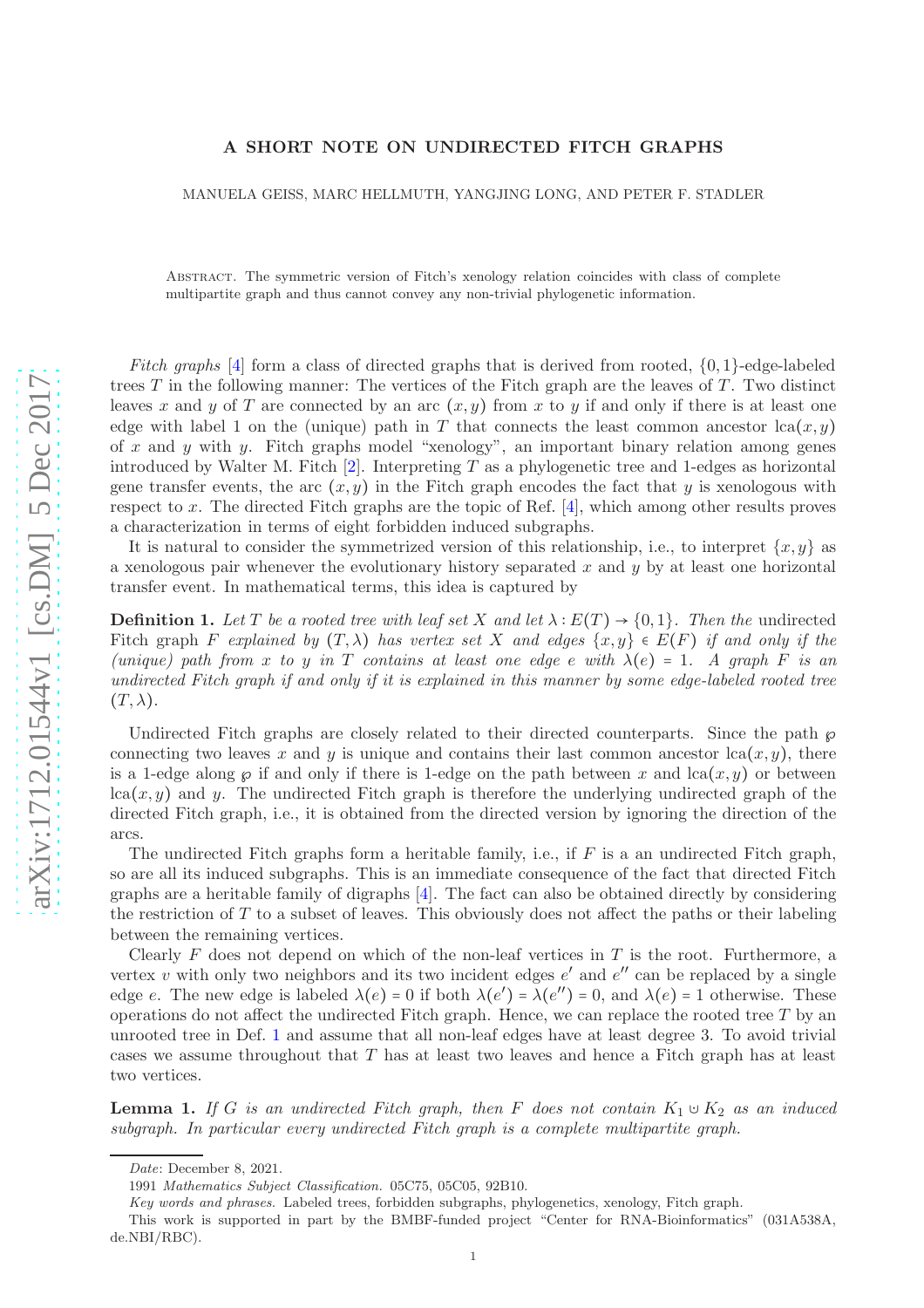

<span id="page-1-0"></span>FIGURE 1. The complete multipartite graph  $K_{3,2,1,1}$  is the Fitch graph explained by the tree  $T[3, 2, 1, 1]$  with edge labeling  $\lambda^*$  shown with bold numbers 0 and 1.

*Proof.* There is a single unrooted tree with three leaves, namely the star  $S_3$ , which admits four non-isomorphic  $\{0,1\}$ -edge labelings defined by the number N of 1-edges. The undirected Fitch graphs  $F_N$  are easily obtained. In the absence of 1-edges,  $F_0 = \overline{K_3}$  is edge-less. For  $N = 2$  and  $N = 3$ there is 1-edge along the path between any two leaves, i.e.,  $F_2 = F_3 = K_3$ . For  $N = 1$  one leaf is connected to the other two by a path in  $S_3$  with an 1-edge; the path between the latter two leaves consists of two 0-edges, hence  $F_1 = P_3$ , the path of length two. Hence, only three of the four possible undirected graphs on three vertices can be realized, while  $K_1 \cup K_2$  is not an undirected Fitch graph. By heredity,  $K_1 \cup K_2$  is therefore a forbidden induced subgraph for the class of undirected Fitch graphs. Finally, it is well known that the class of graphs that do not contain  $K_1 \cup K_2$  as an induced subgraph are exactly the complete multipartite graphs, see e.g.  $[6]$ .

In order to show that forbidding  $K_1 \cup K_2$  is also sufficient, we explicitly construct the edgelabeled trees necessary to explain complete multipartite graphs. We start by recalling that each complete multipartite graph  $K_{n_1,...,n_k}$  is determined by its independent sets  $V_1, \ldots, V_k$  with  $|V_i| = n_i$ for  $1 \leq i \leq k$ . By definition,  $\{x, y\} \in E(K_{n_1, \dots, n_k})$  if and only if  $x \in V_i$  and  $y \in V_j$  with  $i \neq j$ . In particular, therefore,  $K_{n_1,...,n_k}$  with at least two vertices is connected if and only if  $k \geq 2$ . The complete 1-partite graphs are the edge-less graphs  $K_n$ .

Since  $K_1 \cup K_2$  is an induced subgraph of the path on four vertices  $P_4$ , any graph G that does not contain  $K_1 \cup K_2$  as an induced subgraph must be  $P_4$ -free, i.e., a cograph [\[1\]](#page-2-3). Cographs are associated with vertex-labeled trees known as cotrees, which in turn are a special case of modular decomposition trees [\[3\]](#page-2-4). The cotrees of connected multipartite graphs have a particularly simple shape, illustrated without the vertex labels in Fig. [1.](#page-1-0) The cotree has a root labeled "1" and all inner vertices labeled "0". Here we do not need the connection between cographs and their cotrees, however. Therefore we introduce these trees together with an edge-labeling that is useful for our purposes in the following

**Definition 2.** For  $k = 1$ ,  $T[n]$  is the star graph  $S_n$  with n leaves. For  $k \geq 2$ , the tree  $T[n_1, \ldots, n_k]$ has a root r with k children  $c_i$ ,  $1 \leq i \leq k$ . The vertex  $c_i$  is a leaf if  $|V_i| = n_i = 1$  and has exactly  $n_i$ children that are leaves if  $|V_i| = n_i \geq 2$ .

For  $k = 1$  all edges  $e$  of  $T[n]$  are labeled  $\lambda^*(e) = 0$ . For  $k \ge 2$  we set  $\lambda^*(\{r, c_i\}) = 1$  for  $1 \le i \le k$  and  $\lambda^*(e) = 0$  for all edges not incident to the root.

Now we can prove our main result:

<span id="page-1-1"></span>**Theorem 1.** A graph  $G$  is an undirected Fitch graph if and only if it is a complete multipartite graph. In particular,  $K_{n_1,...,n_k}$  is explained by  $(T[n_1,...,n_k],\lambda^*)$ .

Proof. Lemma [1](#page-0-1) implies that an undirected Fitch graph is a complete multipartite graph. To show the converse, we fix an arbitrary complete multipartite graph  $G = K_{n_1,...,n_k}$  and find an edge-labeled rooted tree  $(T, \lambda^*)$  that explains G.

For  $k = 1$  it is trivial that  $(T[n], \lambda^*)$  explains  $\overline{K_n}$ .

For  $k \geq 2$  consider the tree  $T[n_1, \ldots, n_k]$  with edge labeling  $\lambda^*$  and let F be the corresponding Fitch graph. The leaf-set of  $T[n_1, \ldots, n_k]$  partitioned into exactly k subsets  $L_1, \ldots, L_k$  defined by (a) singletons adjacent to the root and (b) subsets comprising at least two leaves adjacent to the same child  $c_i$  of the root. Furthermore, we can order the leaf sets so that  $|L_i| = n_i$ . By construction, all vertices within a leaf set  $L_i$  are connected by a path that does not run through the root and thus, contains only 0-edges, if  $|L_i| > 1$  and no edge, otherwise. The  $L_i$  are independent sets in F.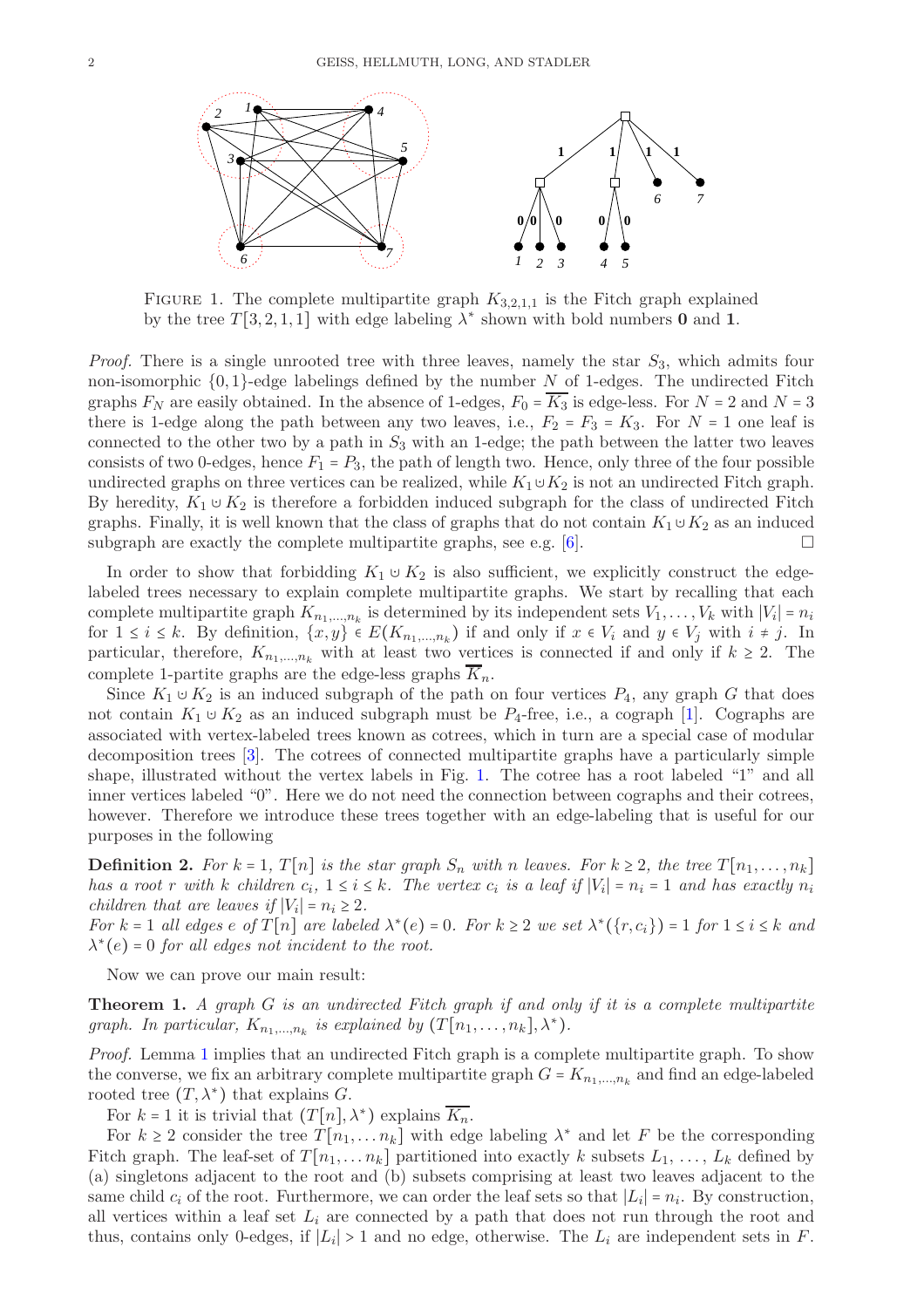

<span id="page-2-6"></span>FIGURE 2. The non-isomorphic trees  $(T, \lambda^*)$ ,  $(T', \lambda^*)$   $(T[2, 2, 1], \lambda^*)$ , and  $(T^*[2,2,1],\lambda^*)$  all explain the same complete multipartite graph  $K_{2,2,1}$ . Three of these trees have the smallest possible number (7) of vertices and thus are minimal. These can be obtained from the tree  $(T[2,2,1],\lambda^*)$  $(T[2,2,1],\lambda^*)$  $(T[2,2,1],\lambda^*)$  specified in Definition 1 by contracting of one of its inner 1-edge and possibly re-routing the resulting tree.

On the other hand any two leaves  $x \in L_i$  and  $y \in L_j$  with  $i \neq j$  are connected only by path through the root, which contains two 1-edges. Thus x and y are connected by an edge in F. Thus F is a complete multipartite graph of the form  $K_{|L_1|,\dots,|L_k|} = K_{n_1,\dots,n_k}$ . Since  $K_{n_1,\dots,n_k}$  is explained by  $(T[n_1,\ldots,n_k],\lambda^*)$  for all  $n_i\geq 1$  and all  $k\geq 2$ , and  $\overline{K_n}$  is explained by  $(T[n],\lambda^*)$ , we conclude that every complete multipartite graph is a Fitch graph.

Complete multipartite graphs  $G = (V, E)$  obviously can be recognized in  $O(|V|^2)$  time e.g., by checking that its complement is a disjoint union of complete graphs), and even in  $O(|V|+|E|)$  time by explicitly constructing its modular decomposition tree [\[5\]](#page-2-5). Given the tree  $T[n_1, \ldots, n_k]$ , the canonical edge labeling  $\lambda^*$  is then assigned in  $O(|V|)$  time.

A tree  $(T, \lambda)$  that explains a Fitch graph F is minimum if it has the smallest number of vertices among all trees that explain F. In this case,  $(T, \lambda)$  is also least-resolved, i.e., the contraction of any edge in  $(T, \lambda)$  results in a tree that does not explain F. Not surprisingly, the tree  $T[n_1, \ldots, n_k]$ is almost minimum in most, and minimum in some cases: Since the vertices of the Fitch graph must correspond to leaves of the tree,  $T[n_1, \ldots, n_k]$  is necessarily minimum whenever it is a star, i.e., for  $T[n]$  and  $T[1, \ldots, 1]$ . In all other cases, its only potentially "superfluous" part is its root. Indeed, exactly one of the edges connecting the root with a non-leaf neighbor can be contracted without changing the corresponding Fitch graph. It is clear that this graph is minimal: The leaf sets  $L_i$  must be leaves of an induced subtree without an intervening 1-edge. Having all vertices of  $L_i$  adjacent to the same vertex is obviously the minimal choice. Since the  $L_i$  must be separated from all other leaves by a 1-edge, at least one neighbor of  $c_i$  must be a 1-edge. Removing all leaves incident to a 0-edge results in a tree with at least k vertices that must contain at least  $k-1$  1-edges, since every path between leaves in this tree must contain a 1-edge. The contraction of exactly one of the k 1-edges incident to the root r in  $T[n_1, \ldots, n_k]$  indeed already yields a minimal tree. In general, the minimal trees are not unique, see Fig. [2.](#page-2-6)

The practical implication of Thm. [1](#page-1-1) in the context of phylogenetic combinatorics is that the mutual xenology relation cannot convey any interesting phylogenetic information: Since the undirected Fitch graphs are exactly the complete multipartite graphs, which in turn are completely defined by their independent sets, the only insight we can gain by considering mutual xenology is the identification of the maximal subsets of taxa that have not experienced any horizontal transfer events among them.

## **REFERENCES**

- <span id="page-2-3"></span>[1] D. G. Corneil, H. Lerchs, and L. Steward Burlingham. Complement reducible graphs. Discr. Appl. Math., 3:163– 174, 1981.
- <span id="page-2-4"></span><span id="page-2-1"></span>[2] W M Fitch. Homology a personal view on some of the problems. Trends Genet., 16:227–231, 2000.
- <span id="page-2-0"></span>[3] T Gallai. Transitiv orientierbare Graphen. Acta Math. Acad. Sci. Hungar., 18:1967, 25-66.
- [4] Manuela Geiß, John Anders, Peter Stadler, Nicolas Wieseke, and Marc Hellmuth. Reconstructing gene trees from Fitch's xenology relation. 2017. arXiv:1711.02152.
- <span id="page-2-5"></span>[5] Ross M. McConnell and Jeremy P. Spinrad. Modular decomposition and transitive orientation. Discrete Math, 201:189–241, 1999.
- <span id="page-2-2"></span>[6] Igor E Zverovich. Near-complete multipartite graphs and forbidden induced subgraphs. Discrete Math, 207:257– 262, 1999.